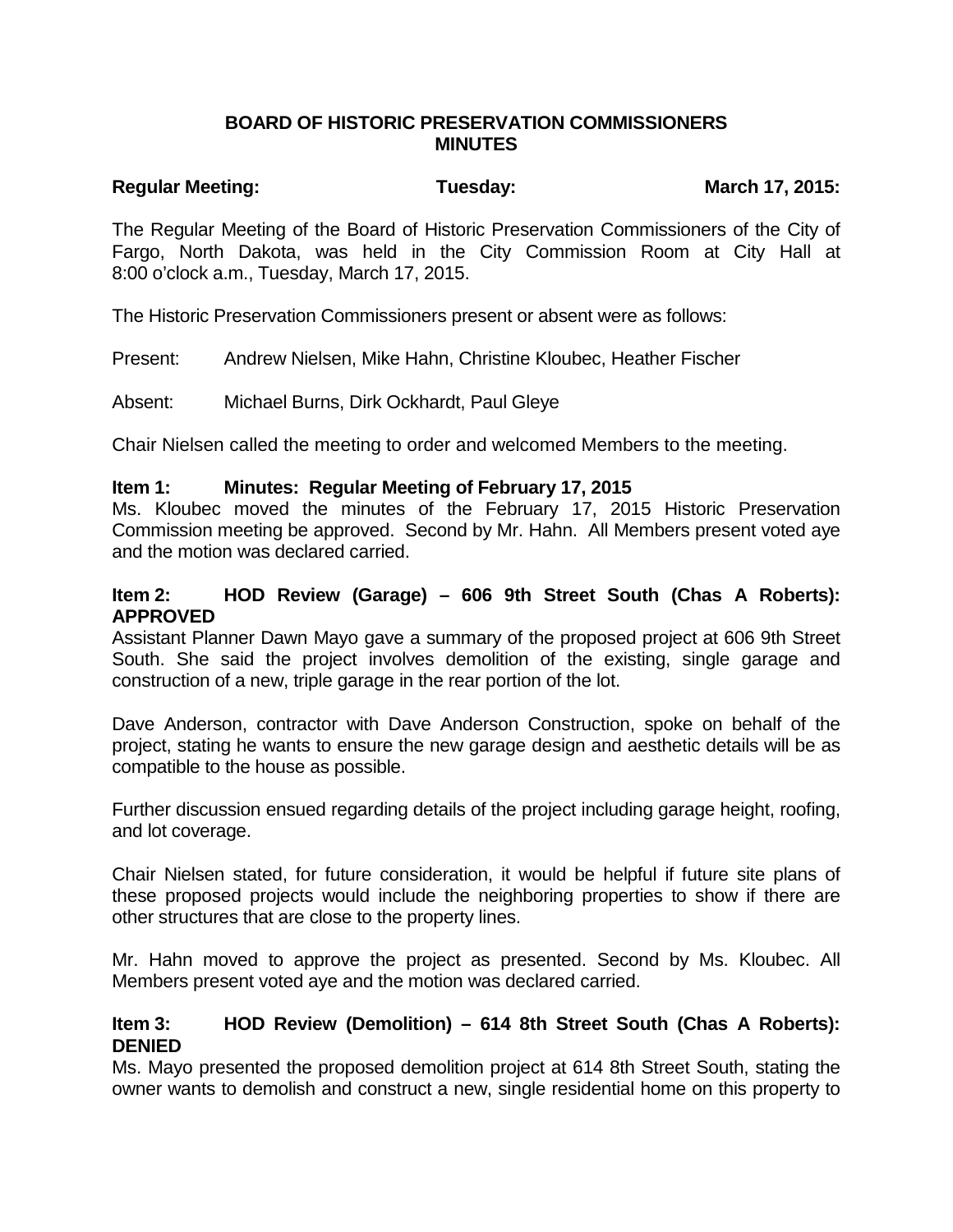complement the current neighborhood. She added the applicant has not submitted plans for the proposed house to be built. She stated the applicant has submitted a list of repairs that need to be addressed within the current property. She reviewed the reasons for historic overlay districts, adding the interest for these districts came as a result of historic neighborhoods losing some of their large, historic homes to redevelopment.

John Bergman, applicant and current owner of the property, stated there are three options for the property: 1) rent out the property leaving it as is; 2) redo the house, but the homeowner would lose value when they come to sell it; or 3) demolish the existing house. He said the purpose of the proposed project is to bring better value to the neighborhood.

Further discussion was held regarding the timeline of this project, demolition and building costs.

Ms. Mayo reviewed the criteria in Section J regarding demolition in the Chas. A. Roberts Addition Historic Overlay Special Development Standards, stating criteria 1 has not been satisfied. She added there are repairs needed, but they appear to be primarily cosmetic in nature, and the structural stability of the structure has not deteriorated sufficiently to justify demolition. She said staff is recommending denial of this demolition.

Historic Preservation Commission Members discussed alternatives to demolition which include the use of City programs, such as the Neighborhood Revitalization Initiative (NRI), which encourages revitalization in older neighborhoods by providing existing homeowners with low-interest loans for significant home improvements. Chair Nielsen stated if the cost of new construction is going to be equivalent or more than what it would take to bring the property up to a high living standard, then maintaining the current property would be the suggested option versus demolition.

Mr. Hahn moved to deny the application as presented. Second by Ms. Fischer. All Members present voted nay and the motion was declared carried.

Mr. Hahn stated the applicant should put together a plan that is complementary to the existing historic integrity of the neighborhood including the timeline of the proposed project, demolition and building costs, and a site plan of what is going to be built on this lot.

### **Item 4: Storefront Rehab Grant Review (Demolition) – 224 10th Street North: APPROVED**

Ms. Mayo gave a summary of the proposed demolition for property at 224 10th Street North, adding one of the purposes of storefront rehab grants is to remove slum and blight, which the proposed building for demolition would fall under. She stated the proposed property is not considered historic; therefore, the finding would be "No Historic Property Affected" in relation to the proposed demolition.

Mr. Hahn moved to approve the project as presented. Second by Ms. Fischer. All Members present voted aye and the motion was declared carried.